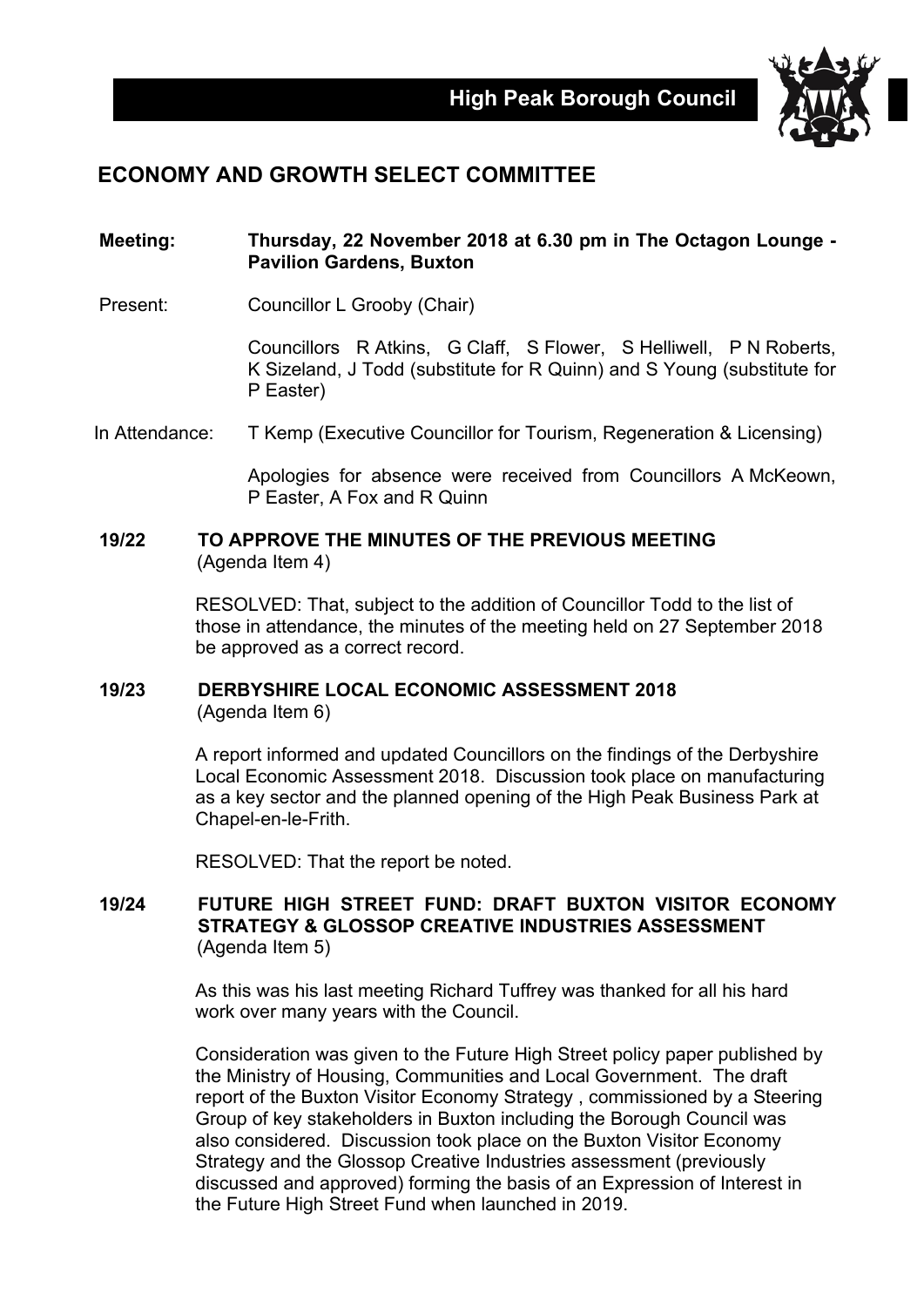Issues raised included:

- The Heritage Lottery Fund request for a report covering Buxton.
- Supporting and passing views on to the Stakeholder Group.
- Wider impact of proposals, including tourism and major visitor attractions.
- Working on an expression of interest for Buxton, Glossop and other areas in High Peak, including the Central area.
- Lack of tourist accommodation available in Chapel-en-le-Frith.
- Lack of investment in Victoria and Market Hall in Glossop and the public realm in Buxton.
- Accessing other funding streams, including the Gateway Improvement Programme and other initiatives.
- Themes and transformative ideas included in the partnership Strategy and using it as a supporting document to bid for High Street funding.
- Consultation exercise with stakeholders, forums and those not included.
- Improving branding and signage in Buxton, the Chapel-en-le-Frith Neighbourhood Plan and buildings of significance.
- Linking rural areas and the Hope Valley to other areas, infrastructure and history.
- Consultants needing to produce practical, imaginative and realistic suggestions using resources available.
- Businesses identifying cultures and sub-cultures.
- Connecting analysis to the strategy.

Members were welcomed to subject any further additional comments after the meeting.

RESOLVED:

- 1. That the contents of the report including the attached draft Buxton Visitor Economy Strategy be noted and further comments invited.
- 2. That it be requested that the scope of the Buxton Visitor Economy Strategy be extended to include an assessment of the potential impact on, and opportunities for the wider High Peak and Derbyshire economies.
- 3. That the Executive instruct officers to submit an Expression of Interest to submit a High Peak wide bid to the Future High Streets Fund which is expected to be announced early next year.

## **19/25 SELECT COMMITTEE WORK PROGRAMME**

(Agenda Item 7)

RESOLVED: That the Select Committee Work programme be noted and suggestions welcomed.